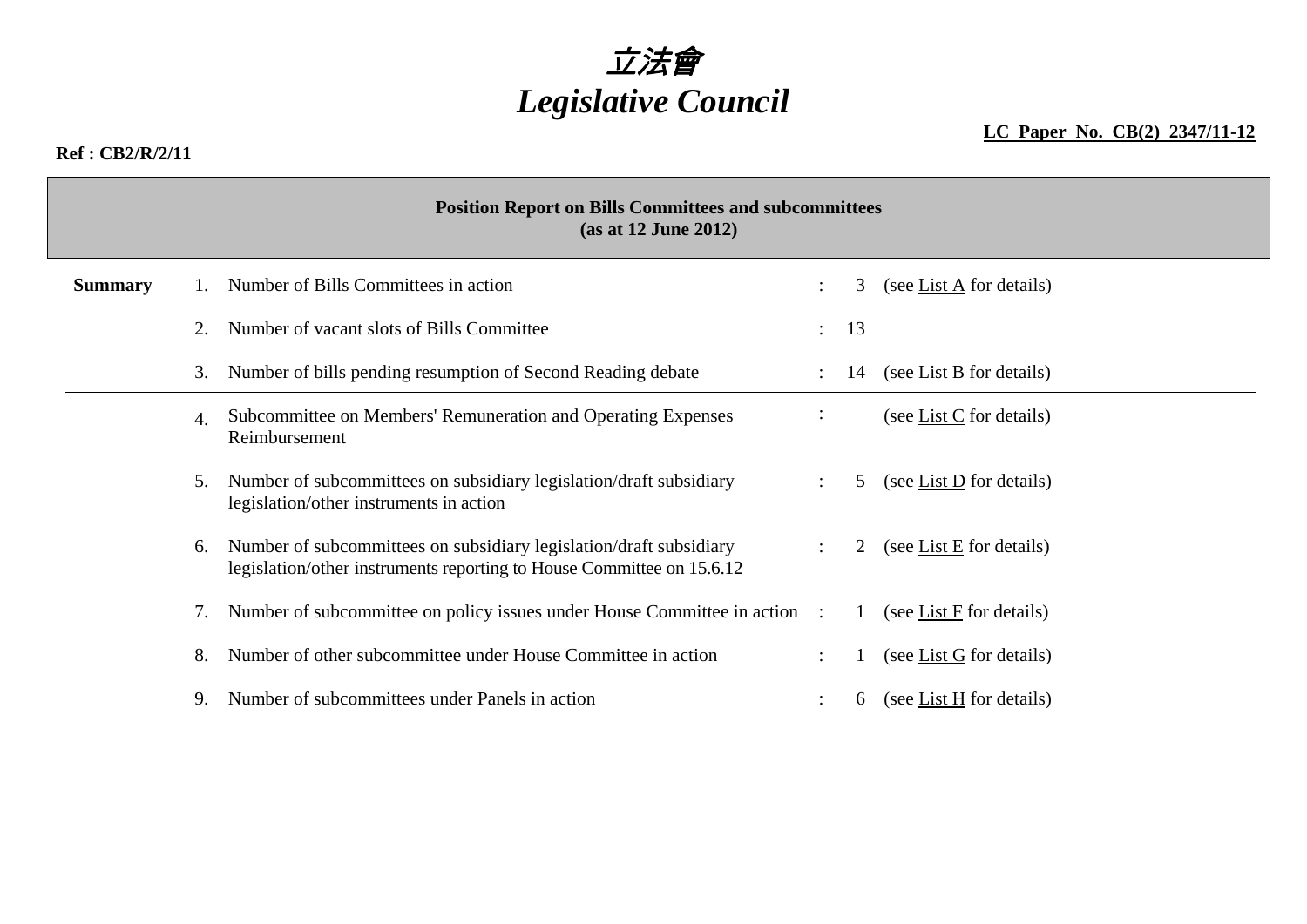| <b>List A: Bills Committees in action</b>                                                                                                                                                             |                                                                              |                                                                                                                          |                                                                                                                                                                                                                                                  |                                                                            |                                                                                  |                                                                                                                                  |  |
|-------------------------------------------------------------------------------------------------------------------------------------------------------------------------------------------------------|------------------------------------------------------------------------------|--------------------------------------------------------------------------------------------------------------------------|--------------------------------------------------------------------------------------------------------------------------------------------------------------------------------------------------------------------------------------------------|----------------------------------------------------------------------------|----------------------------------------------------------------------------------|----------------------------------------------------------------------------------------------------------------------------------|--|
| Name of Bills Committee<br>Clerk<br><b>Bills Committee on Trade</b><br>1.<br><b>Descriptions (Unfair Trade</b><br>Practices) (Amendment) Bill<br>2012<br>- Ms YUE Tin-po<br>CCS(1)3<br>Tel: 3919 3103 | Date of<br>introduction<br>of Bill into<br>Legislative<br>Council<br>29.2.12 | Date of formation of Bills<br>Committee<br>Chairman/Deputy Chairman   held<br>2.3.12<br>Hon Fred LI Wah-ming,<br>SBS, JP | Date and<br>number of<br>meetings<br>8<br>21.3.12<br>12.4.12<br>24.4.12<br>26.4.12<br>15.5.12<br>21.5.12<br>29.5.12<br>4.6.12                                                                                                                    | Date to<br>report to<br>House<br>Committee<br>8.6.12<br>(Verbal<br>report) | <b>Expected</b> date<br>for resumption<br>of Second<br>Reading debate<br>27.6.12 | Remarks<br>Written report to be provided later.                                                                                  |  |
| <b>Bills Committee on Residential</b><br>2.<br>Properties (First-hand Sales)<br>Bill<br>Miss Becky YU<br>$\sim$ $^{-1}$<br>CCS(1)1<br>Tel: 3919 3101                                                  | 21.3.12                                                                      | 23.3.12<br>Hon CHAN Kam-lam,<br>SBS, JP                                                                                  | 19<br>30.3.12<br>11.4.12<br>18.4.12<br>24.4.12<br>2.5.12<br>9.5.12<br>15.5.12(am)<br>15.5.12(pm)<br>22.5.12<br>24.5.12<br>28.5.12<br>29.5.12<br>31.5.12<br>$5.6.12$ (am)<br>$5.6.12$ (pm)<br>7.6.12<br>(2 meetings)<br>12.6.12<br>$(2$ meetings) | 8.6.12<br>(Verbal<br>report)                                               | 27.6.12                                                                          | Next meeting to be held<br>on<br>13.6.12<br>with<br>to<br>meet<br>the<br>Administration.<br>Written report to be provided later. |  |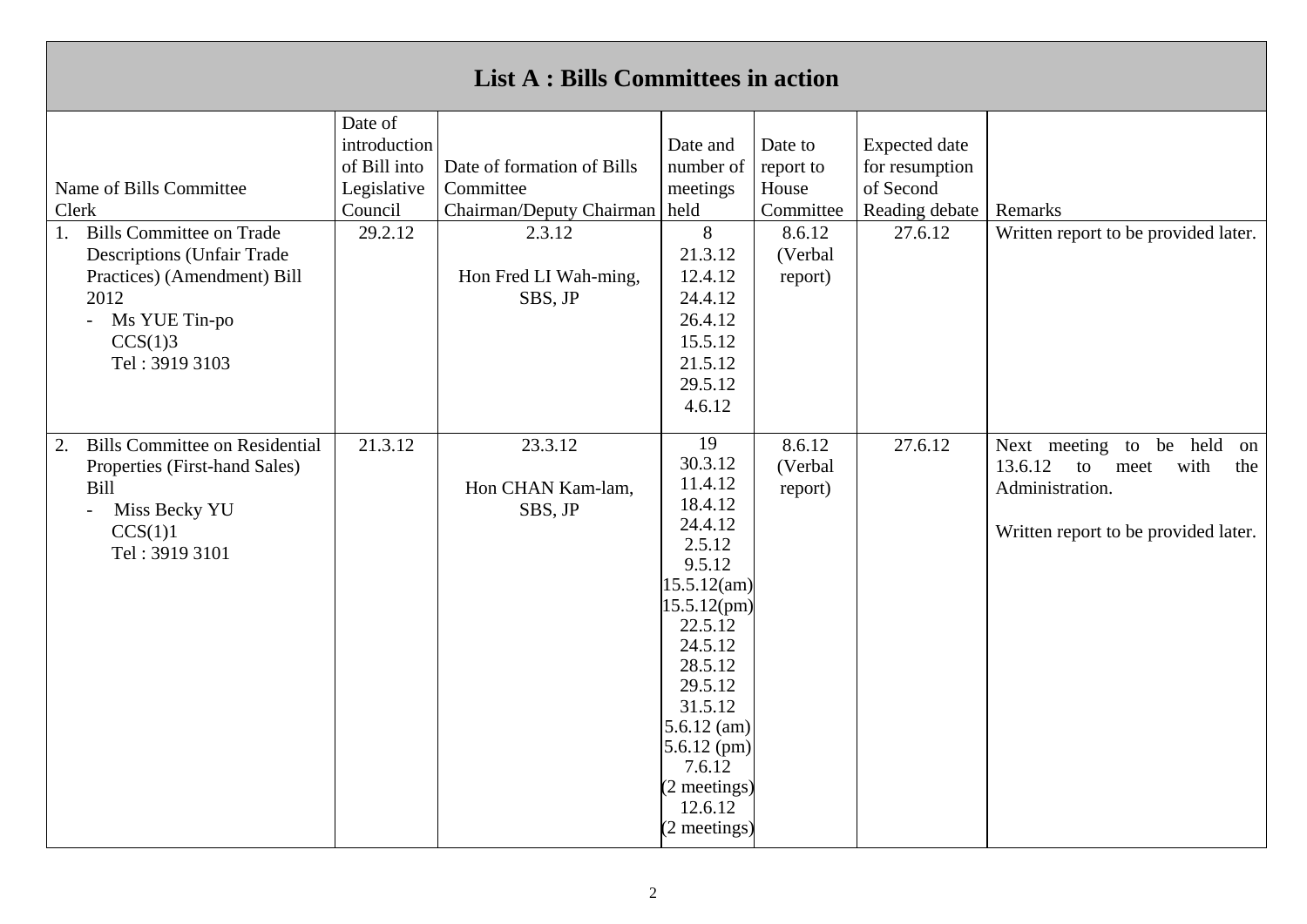|                                  | Date of      |                                 |                       |           |                |                                       |
|----------------------------------|--------------|---------------------------------|-----------------------|-----------|----------------|---------------------------------------|
|                                  | introduction |                                 | Date and              | Date to   | Expected date  |                                       |
|                                  | of Bill into | Date of formation of Bills      | number of   report to |           | for resumption |                                       |
| Name of Bills Committee          | Legislative  | Committee                       | meetings              | House     | of Second      |                                       |
| Clerk                            | Council      | Chairman/Deputy Chairman   held |                       | Committee | Reading debate | Remarks                               |
| <b>Bills Committee on Inland</b> | 9.5.12       | 11.5.12                         |                       | 22.6.12   |                | held<br>Next meeting to<br>on  <br>be |
| Revenue (Amendment) Bill 2012    |              |                                 | 4.6.12                |           |                | with<br>18.6.12<br>the<br>to<br>meet  |
| Mr Derek LO                      |              | Hon James TO Kun-sun            |                       |           |                | Administration.                       |
| CCS(1)6                          |              |                                 |                       |           |                |                                       |
| Tel: 3919 3106                   |              |                                 |                       |           |                | Reporting to the House Committee      |
|                                  |              |                                 |                       |           |                | on 22.6.12                            |
|                                  |              |                                 |                       |           |                |                                       |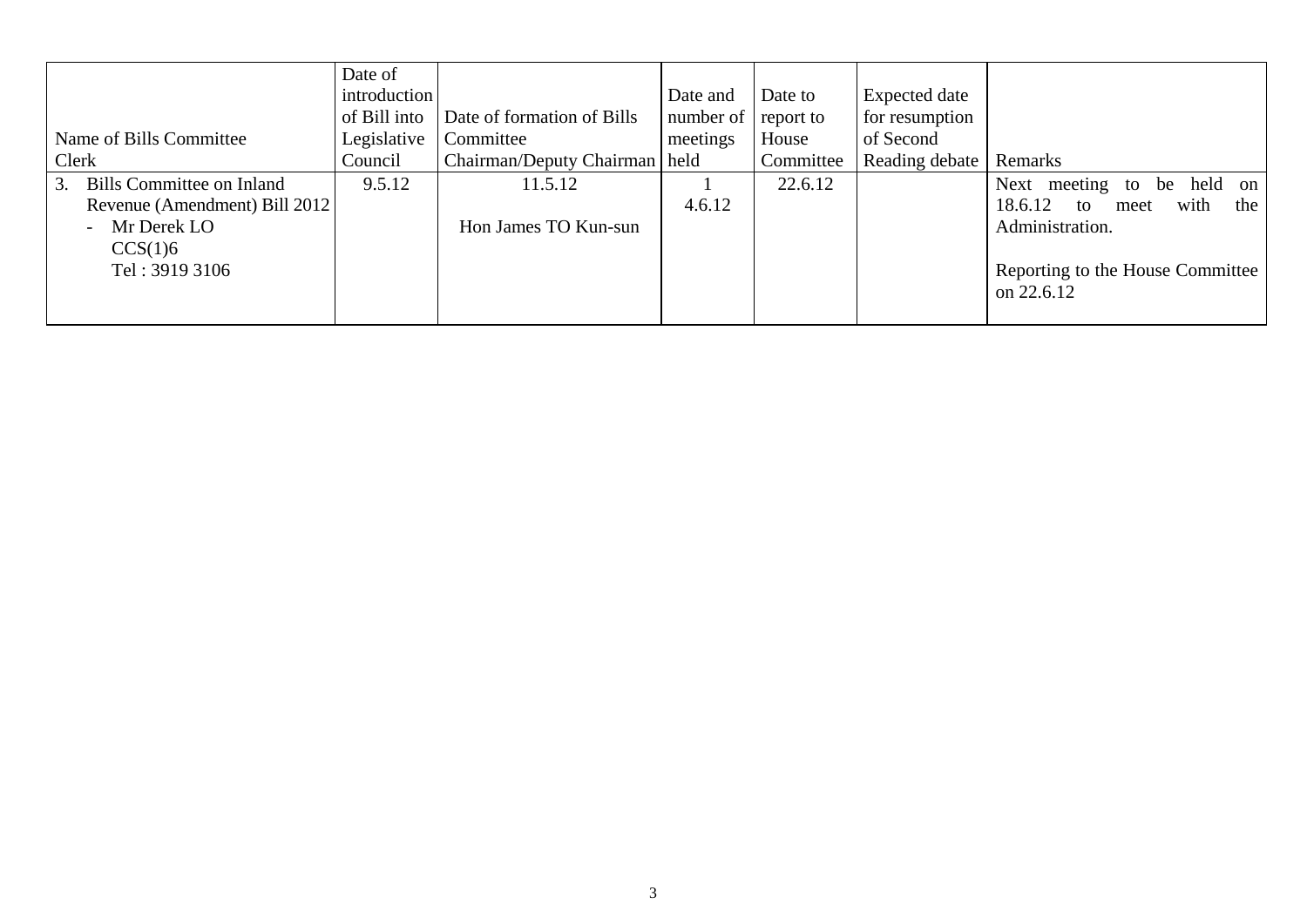| List B : Bills pending resumption of Second Reading debate |                                                                |                                                                                  |                                                              |                                                                                                                                                                                                                                                                                                                                                                                                                    |  |  |
|------------------------------------------------------------|----------------------------------------------------------------|----------------------------------------------------------------------------------|--------------------------------------------------------------|--------------------------------------------------------------------------------------------------------------------------------------------------------------------------------------------------------------------------------------------------------------------------------------------------------------------------------------------------------------------------------------------------------------------|--|--|
| Name of Bill                                               | Date of<br>introduction of Bill<br>into Legislative<br>Council | Date of House Committee<br>meeting(s) at which the<br><b>Bill was considered</b> | Date of resumption<br>of Second Reading<br>debate (if known) | Remarks                                                                                                                                                                                                                                                                                                                                                                                                            |  |  |
| Copyright (Amendment) Bill 2011                            | 15.6.11                                                        | 17.6.11<br>7.10.11<br>20.4.12                                                    |                                                              | At the House Committee meeting on 27.4.12,<br>Members agreed that the Administration<br>should be requested to defer the resumption of<br>the Second Reading debate on the Bill. In<br>Members'<br>to<br>request,<br>response<br>the<br>Administration has withdrawn its notice to<br>resume the Second Reading debate on the<br>above Bill at the Council meeting of 9.5.12.                                      |  |  |
| <b>Competition Bill</b><br>2.                              | 14.7.10                                                        | 8.10.10<br>21.1.11<br>18.5.12                                                    | 30.5.12                                                      | The Second Reading debate on the Bill was<br>resumed at the Council meeting of 30.5.12<br>and the Committee stage of the Bill was<br>resumed at the Council meeting of 6.6.12. As<br>the unfinished business on the Agenda of the<br>Council meeting of 6.6.12 will be carried over<br>to the Council meeting of 13.6.12, the<br>Committee stage of the Bill will be resumed<br>at the Council meeting of 13.6.12. |  |  |
| <b>Mediation Bill</b><br>3.                                | 30.11.11                                                       | 2.12.11<br>2.3.12<br>11.5.12                                                     | 13.6.12                                                      | The Administration has given notice to<br>resume the Second Reading debate on the Bill<br>at the Council meeting of 23.5.12. As the<br>unfinished business on the Agenda of the<br>Council meetings of 23.5.12, 30.5.12 and<br>6.6.12 will be carried over to the Council<br>meeting of 13.6.12, the Second Reading<br>debate on the Bill is scheduled to be resumed<br>at the Council meeting of 13.6.12.         |  |  |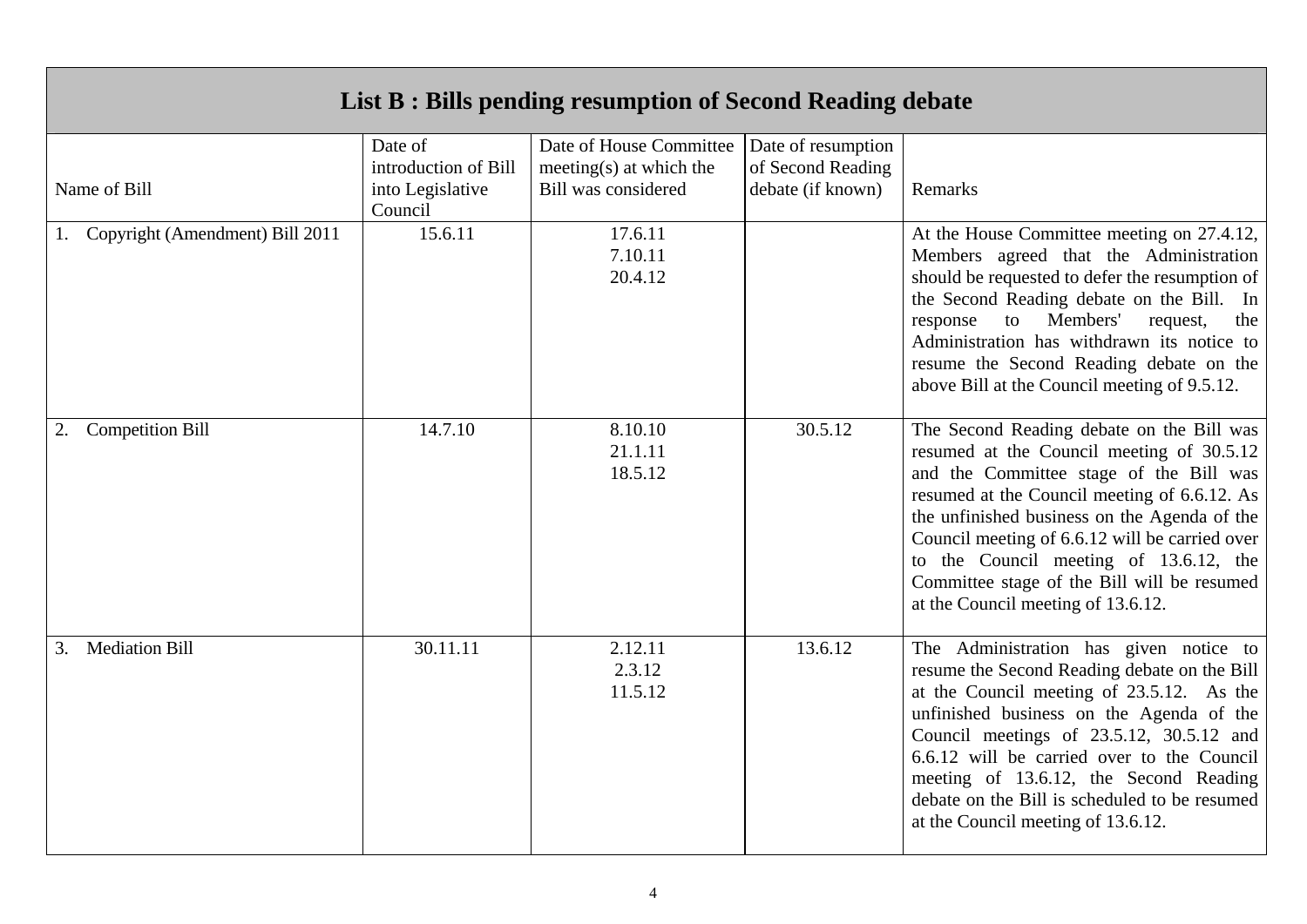| Name of Bill               |                                                                             | Date of<br>introduction of Bill<br>into Legislative<br>Council | Date of House Committee<br>meeting $(s)$ at which the<br>Bill was considered | Date of resumption<br>of Second Reading<br>debate (if known) | Remarks                                                                                                                                                                                                                                                                                                                                                                          |
|----------------------------|-----------------------------------------------------------------------------|----------------------------------------------------------------|------------------------------------------------------------------------------|--------------------------------------------------------------|----------------------------------------------------------------------------------------------------------------------------------------------------------------------------------------------------------------------------------------------------------------------------------------------------------------------------------------------------------------------------------|
| 4. Personal Data (Privacy) | (Amendment) Bill 2011                                                       | 13.7.11                                                        | 7.10.11<br>3.2.12<br>25.5.12                                                 | 13.6.12                                                      | The Administration has given notice to<br>resume the Second Reading debate on the Bill<br>at the Council meeting of 6.6.12. As the<br>unfinished business on the Agenda of the<br>Council meeting of 6.6.12 will be carried over<br>to the Council meeting of 13.6.12, the Second<br>Reading debate on the Bill is scheduled to be<br>resumed at the Council meeting of 13.6.12. |
| 5.                         | <b>Mandatory Provident Fund Schemes</b><br>(Amendment) (No. 2) Bill 2011    | 14.12.11                                                       | 16.12.11<br>27.4.12<br>25.5.12                                               | 13.6.12                                                      | The Administration has given notice to<br>resume the Second Reading debate on the Bill<br>at the Council meeting of 6.6.12. As the<br>unfinished business on the Agenda of the<br>Council meeting of 6.6.12 will be carried over<br>to the Council meeting of 13.6.12, the Second<br>Reading debate on the Bill is scheduled to be<br>resumed at the Council meeting of 13.6.12. |
| 6.<br>2012                 | <b>Construction Industry Legislation</b><br>(Miscellaneous Amendments) Bill | 29.2.12                                                        | 2.3.12<br>25.5.12                                                            | 13.6.12                                                      | The Administration has given notice to<br>resume the Second Reading debate on the Bill<br>at the Council meeting of 6.6.12. As the<br>unfinished business on the Agenda of the<br>Council meeting of 6.6.12 will be carried over<br>to the Council meeting of 13.6.12, the Second<br>Reading debate on the Bill is scheduled to be<br>resumed at the Council meeting of 13.6.12. |
| <b>Bill 2010</b>           | 7. Legal Practitioners (Amendment)                                          | 30.6.10                                                        | 2.7.10<br>8.10.10<br>1.6.12                                                  | 13.6.12                                                      | The Administration has given notice to<br>resume the Second Reading debate on the Bill<br>at the Council meeting of 13.6.12.                                                                                                                                                                                                                                                     |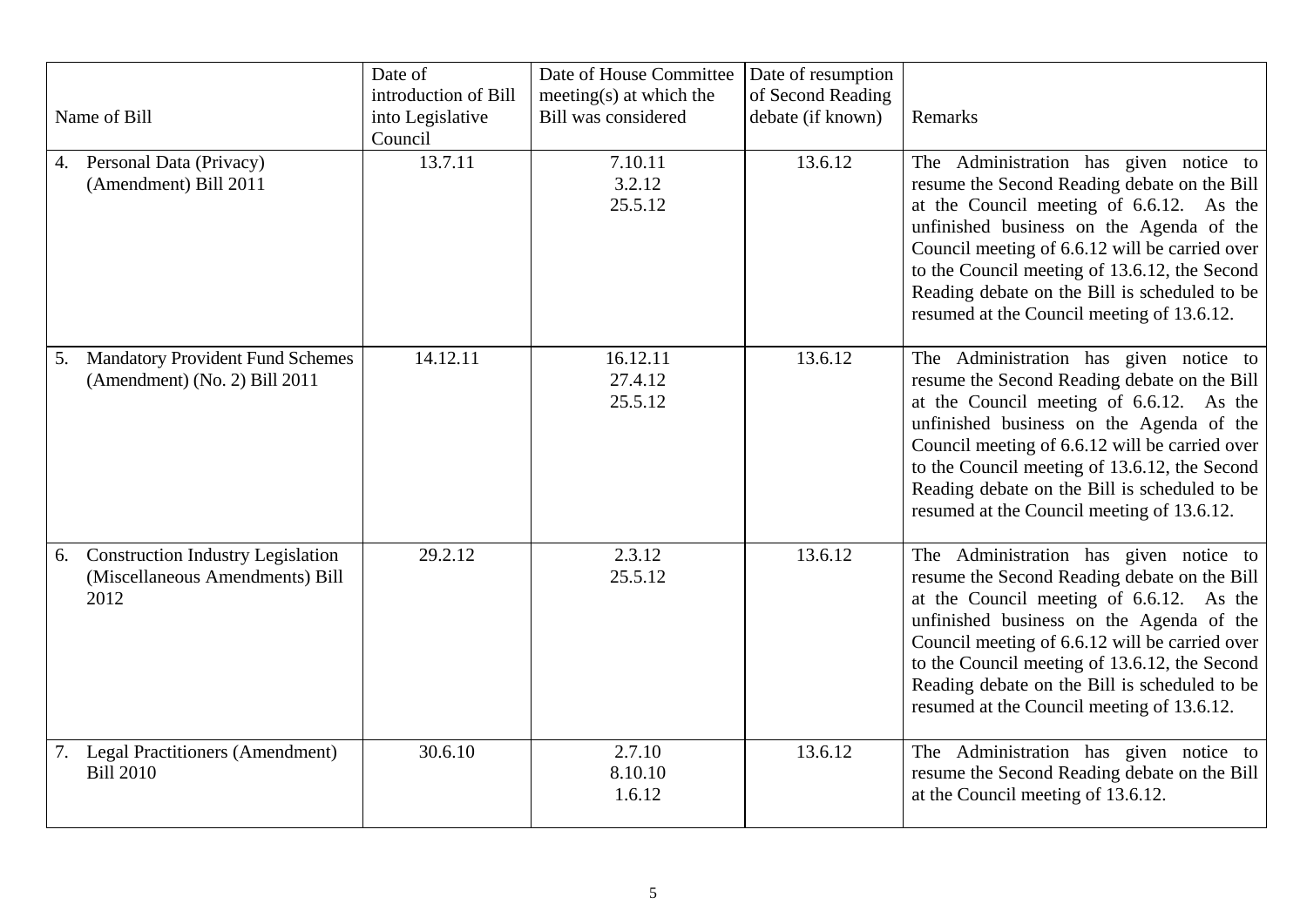| Name of Bill                                                             | Date of<br>introduction of Bill<br>into Legislative<br>Council | Date of House Committee<br>meeting $(s)$ at which the<br><b>Bill was considered</b> | Date of resumption<br>of Second Reading<br>debate (if known) | Remarks                                                                                                                      |
|--------------------------------------------------------------------------|----------------------------------------------------------------|-------------------------------------------------------------------------------------|--------------------------------------------------------------|------------------------------------------------------------------------------------------------------------------------------|
| Immigration (Amendment) Bill<br>8.<br>2011                               | 13.7.11                                                        | 7.10.11<br>13.1.12<br>1.6.12                                                        | 13.6.12                                                      | The Administration has given notice to<br>resume the Second Reading debate on the Bill<br>at the Council meeting of 13.6.12. |
| <b>Buildings Legislation (Amendment)</b><br>9.<br><b>Bill 2011</b>       | 7.12.11                                                        | 9.12.11<br>23.3.12<br>1.6.12                                                        | 13.6.12                                                      | The Administration has given notice to<br>resume the Second Reading debate on the Bill<br>at the Council meeting of 13.6.12. |
| 10. United Nations (Anti-Terrorism<br>Measures) (Amendment) Bill 2012    | 22.2.12                                                        | 24.2.12<br>1.6.12                                                                   | 13.6.12                                                      | The Administration has given notice to<br>resume the Second Reading debate on the Bill<br>at the Council meeting of 13.6.12. |
| 11. Statute Law (Miscellaneous<br>Provisions) Bill 2012                  | 2.5.12                                                         | 4.5.12<br>1.6.12                                                                    | 13.6.12                                                      | The Administration has given notice to<br>resume the Second Reading debate on the Bill<br>at the Council meeting of 13.6.12. |
| 12. Companies Bill                                                       | 26.1.11                                                        | 11.2.11<br>20.5.11<br>8.6.12                                                        | 27.6.12                                                      | The Administration has given notice to<br>resume the Second Reading debate on the Bill<br>at the Council meeting of 27.6.12. |
| 13. Trade Descriptions (Unfair Trade<br>Practices) (Amendment) Bill 2012 | 29.2.12                                                        | 2.3.12<br>8.6.12                                                                    | 27.6.12                                                      | The Administration has given notice to<br>resume the Second Reading debate on the Bill<br>at the Council meeting of 27.6.12. |
| 14. Residential Properties (First-hand<br>Sales) Bill                    | 21.3.12                                                        | 23.3.12<br>8.6.12                                                                   | 27.6.12                                                      | The Administration has given notice to<br>resume the Second Reading debate on the Bill<br>at the Council meeting of 27.6.12. |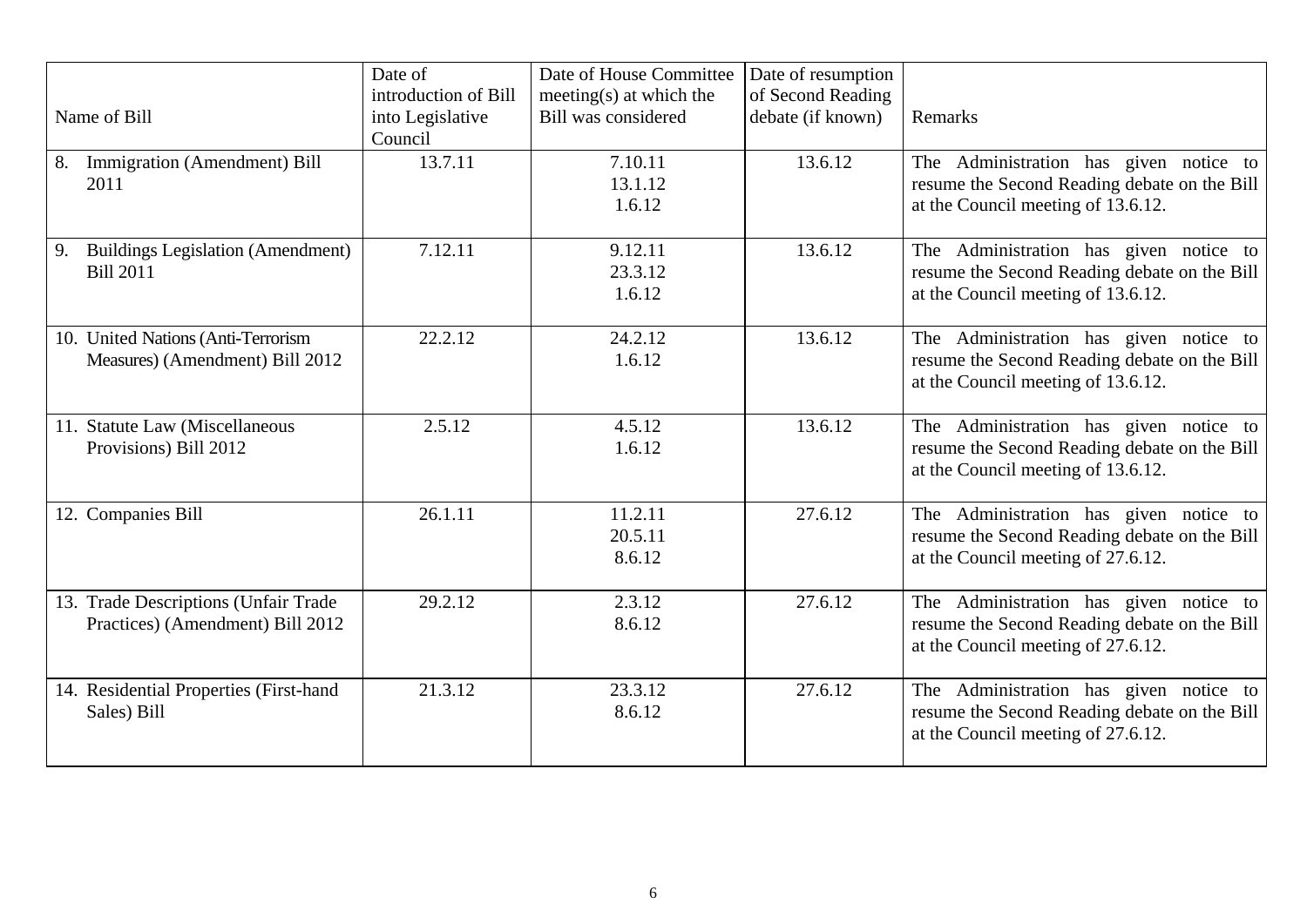# **List C : Subcommittee on Members' Remuneration and Operating Expenses Reimbursement**

|                                       | Date of formation of       | Date and      | Date to report |                                            |
|---------------------------------------|----------------------------|---------------|----------------|--------------------------------------------|
| Name of Subcommittee                  | Subcommittee               | number of     | to House       |                                            |
| Clerk                                 | Chairman/Deputy Chairman   | meetings held | Committee      | Remarks                                    |
| Subcommittee on Members' Remuneration | 17.10.08                   | 11            | 18.3.11        | The financial proposal was approved by the |
| and Operating Expenses Reimbursement  |                            | 18.11.08      | (First report) | Finance Committee on 11.5.12.              |
| - Mr Matthew LOO                      | Hon Emily LAU Wai-hing, JP | 25.6.09       |                |                                            |
| $PCS(A)$ (Atg)                        |                            | 14.9.10       |                |                                            |
| Tel: 3919 3010                        |                            | 4.10.10       |                |                                            |
|                                       |                            | 15.2.11       |                |                                            |
|                                       |                            | 16.12.11      |                |                                            |
|                                       |                            | 31.1.12       |                |                                            |
|                                       |                            | 7.2.12        |                |                                            |
|                                       |                            | 14.2.12       |                |                                            |
|                                       |                            | 10.4.12       |                |                                            |
|                                       |                            | 20.4.12       |                |                                            |
|                                       |                            |               |                |                                            |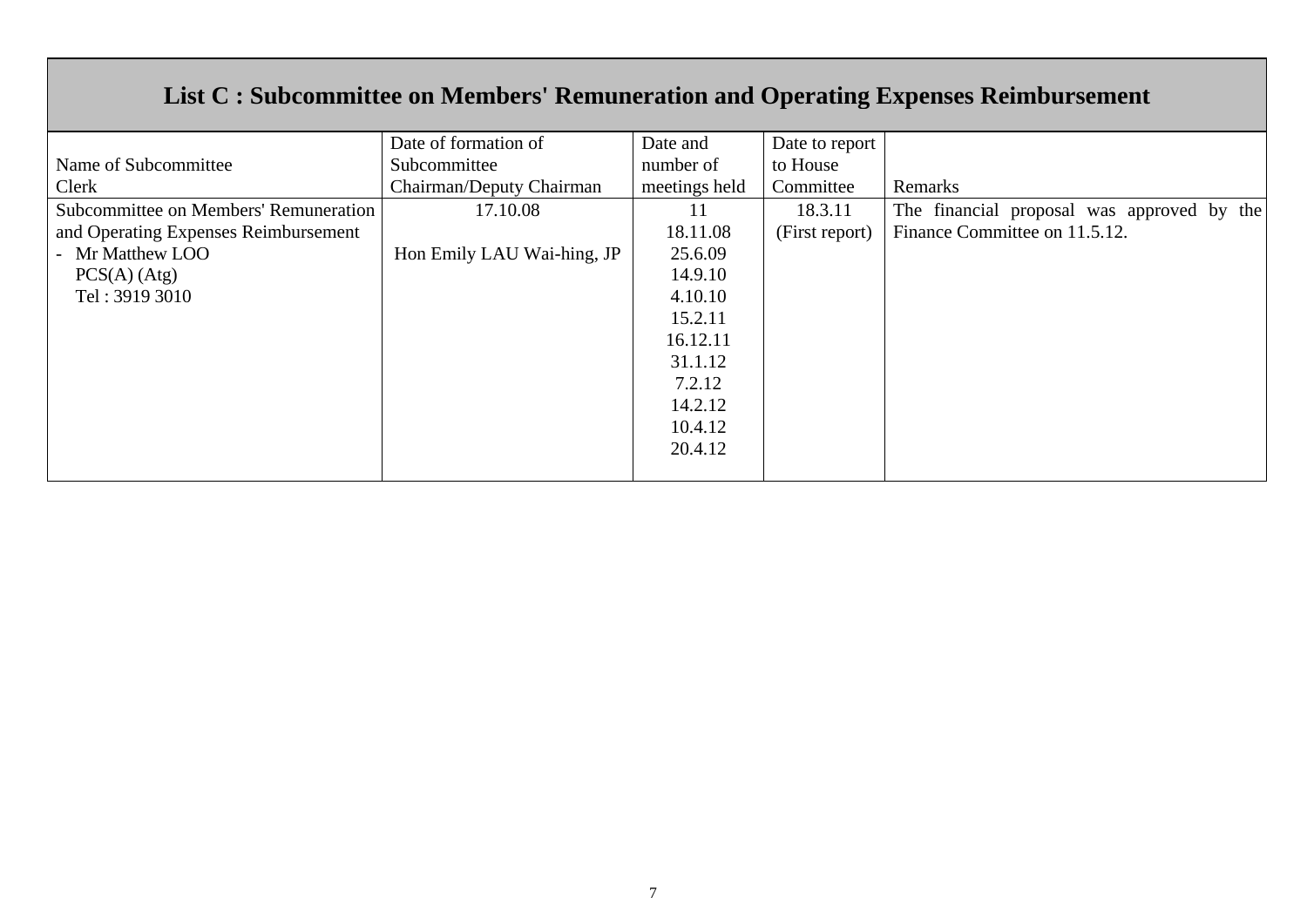## **List D : Subcommittees on subsidiary legislation/draft subsidiary legislation/other instruments in action**

| Name of Subcommittee<br>Clerk<br>Subcommittee on Genetically Modified<br>Organisms (Control of Release)<br>(Exemption) Notice<br>Miss Becky YU<br>CCS(1)1<br>Tel: 3919 3101                                                                                                                           | Date of formation of<br>Subcommittee<br>Chairman/Deputy Chairman<br>4.5.12<br>Hon WONG Ting-kwong,<br>BBS, JP | Date and<br>number of<br>meetings held<br>3<br>15.5.12<br>29.5.12<br>$(2$ sessions)<br>6.6.12 | Date to report<br>to House<br>Committee | Remarks<br>Reporting to the House Committee in due<br>course.          |
|-------------------------------------------------------------------------------------------------------------------------------------------------------------------------------------------------------------------------------------------------------------------------------------------------------|---------------------------------------------------------------------------------------------------------------|-----------------------------------------------------------------------------------------------|-----------------------------------------|------------------------------------------------------------------------|
| Subcommittee on Pesticide Residues in<br>2.<br>Food Regulation<br>Mrs Sharon TONG<br>PCS(2)<br>Tel: 3919 3202                                                                                                                                                                                         | 11.5.12<br>Hon Fred LI Wah-ming,<br>SBS, JP                                                                   | 3 <sup>1</sup><br>22.5.12<br>4.6.12<br>11.6.12                                                | 22.6.12                                 | Reporting to the House Committee on 22.6.12.                           |
| Subcommittee on Securities and Futures<br>3.<br>(Futures Contracts) Notice 2012<br>Ms Anita SIT<br>CCS(1)5<br>Tel: 3919 3105                                                                                                                                                                          | 11.5.12<br>Hon James TO Kun-sun                                                                               | $\overline{2}$<br>22.5.12<br>4.6.12                                                           |                                         | Next meeting to be held on 13.6.12 to meet with<br>the Administration. |
| Subcommittee on Buildings<br>4.<br>(Amendment) Ordinance 2011<br>(Commencement) Notice 2012, Building<br>(Inspection and Repair) Regulation<br>(Commencement) Notice and Building<br>(Minor Works) (Amendment) Regulation<br>2011 (Commencement) Notice<br>Ms YUE Tin-po<br>CCS(1)3<br>Tel: 3919 3103 | 11.5.12<br>Hon Audrey EU Yuet-mee,<br>SC, JP                                                                  | $\mathbf{1}$<br>29.5.12                                                                       | 8.6.12<br>(Verbal<br>report)            | Written report will be provided later.                                 |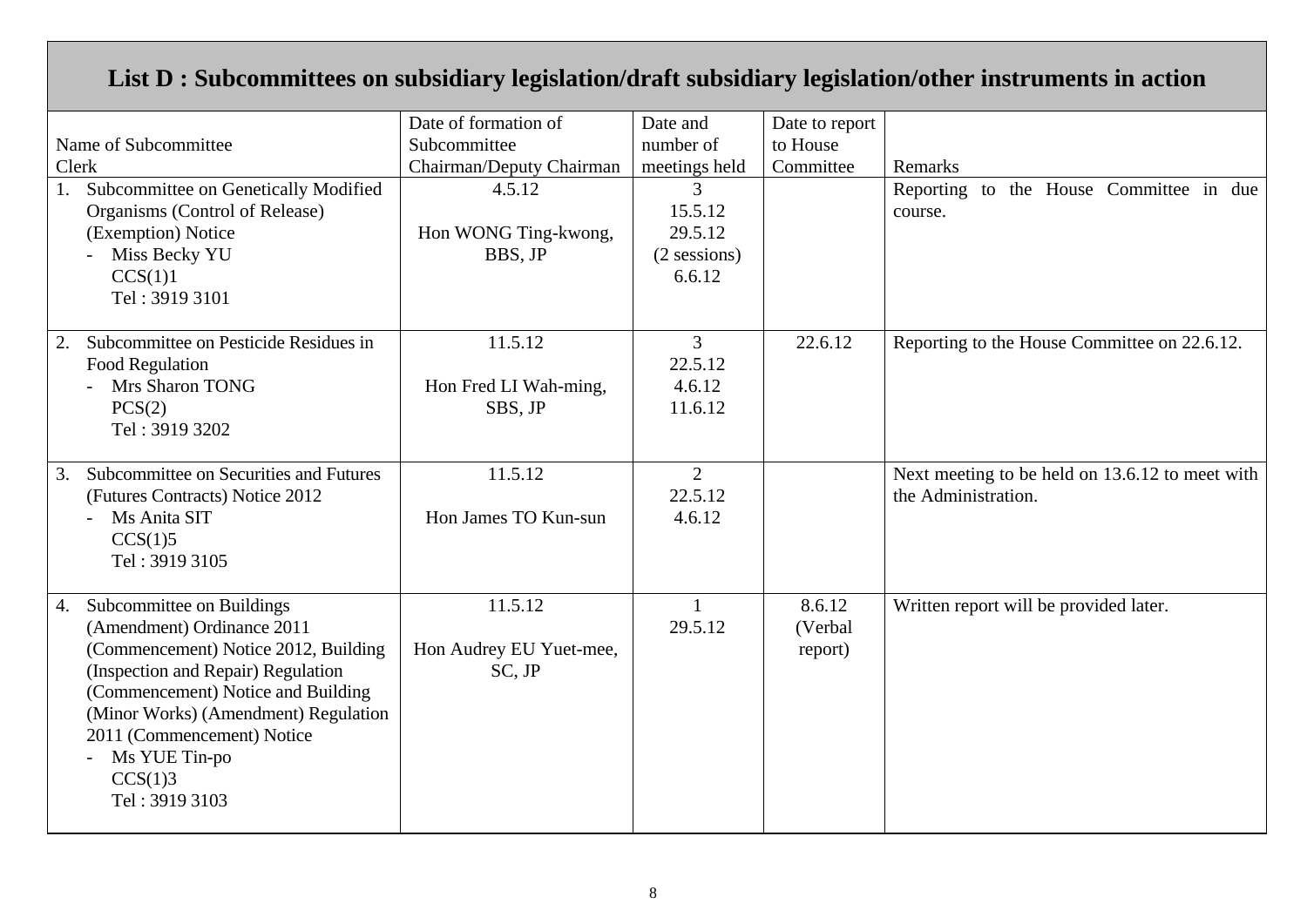|                                         | Date of formation of     | Date and      | Date to report |                               |
|-----------------------------------------|--------------------------|---------------|----------------|-------------------------------|
| Name of Subcommittee                    | Subcommittee             | number of     | to House       |                               |
| Clerk                                   | Chairman/Deputy Chairman | meetings held | Committee      | Remarks                       |
| Subcommittee on Banking Ordinance<br>5. | 25.5.12                  |               |                | Next meeting to be scheduled. |
| (Amendment of Seventh Schedule)         |                          | 12.6.12       |                |                               |
| Notice 2012                             | Hon James TO Kun-sun     |               |                |                               |
| - Mr Derek LO                           |                          |               |                |                               |
| CCS(1)6                                 |                          |               |                |                               |
| Tel: 3919 3106                          |                          |               |                |                               |
|                                         |                          |               |                |                               |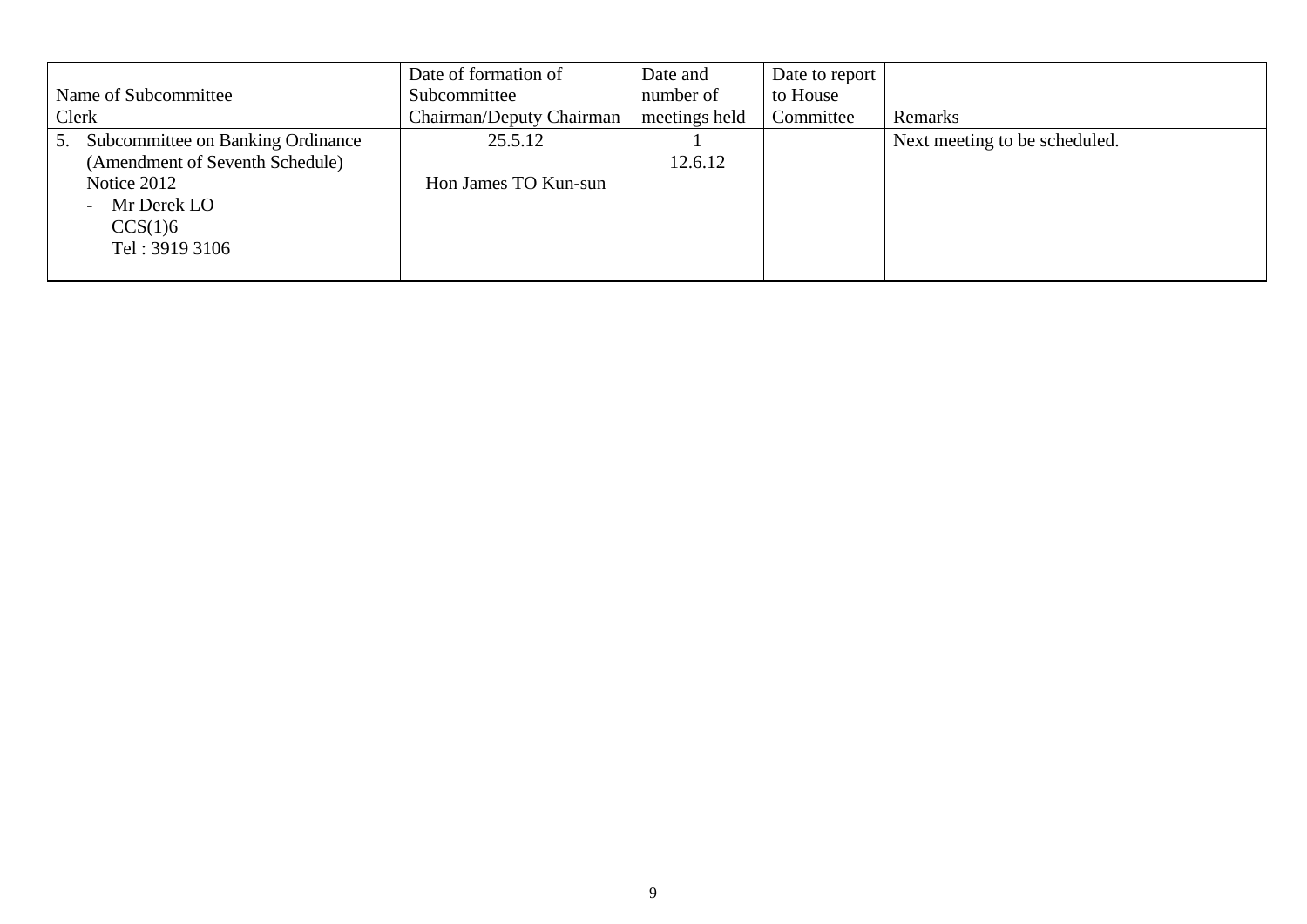|                                          | Date of formation of      | Date and      | Date to report |                                              |
|------------------------------------------|---------------------------|---------------|----------------|----------------------------------------------|
| Name of Subcommittee                     | Subcommittee              | number of     | to House       |                                              |
| Clerk                                    | Chairman/Deputy Chairman  | meetings held | Committee      | Remarks                                      |
| 1.<br>Subcommittee on Amendments to      | 4.5.12                    | 4             | 15.6.12        | Reporting to the House Committee on 15.6.12. |
| Subsidiary Legislation on Discipline     |                           | 16.5.12       |                |                                              |
| Made under Disciplined Services          | Hon LAU Kong-wah, JP      | 26.5.12       |                |                                              |
| Ordinances                               |                           | (2 sessions)  |                |                                              |
| Miss Polly YEUNG                         |                           | 30.5.12       |                |                                              |
| PCS(SC)1                                 |                           | 4.6.12        |                |                                              |
| Tel: 3919 3108                           |                           |               |                |                                              |
|                                          |                           |               |                |                                              |
| 2.<br>Subcommittee to Study the Proposed | 11.5.12                   | 11            | 15.6.12        | Reporting to the House Committee on 15.6.12. |
| Legislative Amendments Relating to the   |                           | 17.5.12       |                |                                              |
| Re-organisation of the Government        | Hon TAM Yiu-chung, GBS,   | 23.5.12       |                |                                              |
| Secretariat                              | <b>JP</b>                 | 28.5.12       |                |                                              |
| Miss Flora TAI                           | (Chairman)                | 30.5.12       |                |                                              |
| CCS(2)3                                  |                           | 31.5.12       |                |                                              |
| Tel: 3919 3203                           | Hon Jeffrey LAM Kin-fung, | 4.6.12        |                |                                              |
|                                          | GBS, JP                   | $5.6.12$ (am) |                |                                              |
|                                          | (Deputy Chairman)         | $5.6.12$ (pm) |                |                                              |
|                                          |                           | 7.6.12        |                |                                              |
|                                          |                           | 9.6.12        |                |                                              |
|                                          |                           | (2 sessions)  |                |                                              |
|                                          |                           | 12.6.12       |                |                                              |
|                                          |                           | (2 sessions)  |                |                                              |
|                                          |                           |               |                |                                              |

## **List E : Subcommittees on subsidiary legislation/draft subsidiary legislation/other instruments reporting to House Committee on 15.6.12**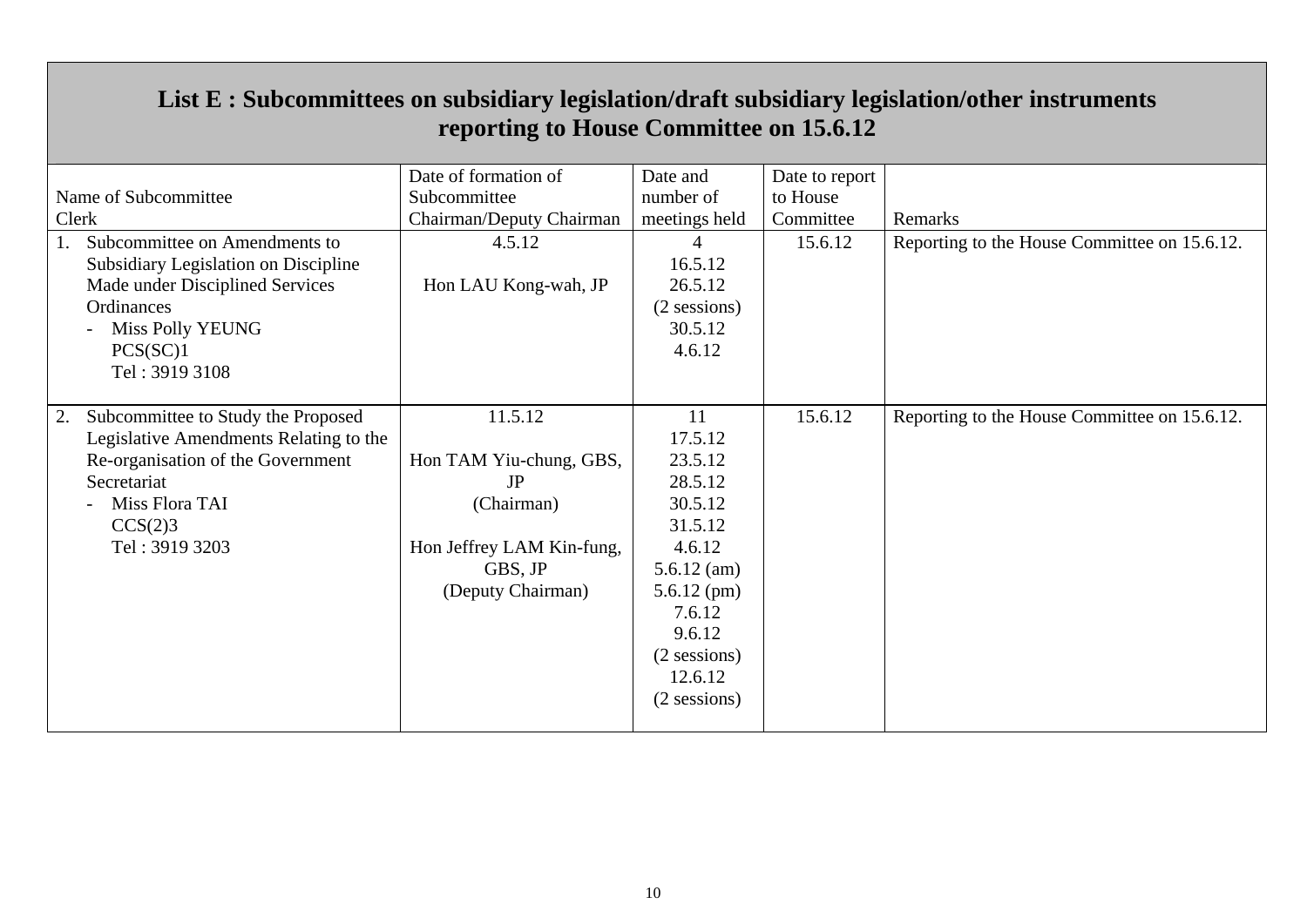# **List F : Subcommittee on policy issues under House Committee in action**

|                                          | Date of formation of     | Number of meetings      |                                              |
|------------------------------------------|--------------------------|-------------------------|----------------------------------------------|
| Name of Subcommittee                     | Subcommittee             | held                    |                                              |
| Clerk                                    | Chairman/Deputy Chairman | (Date of first meeting) | Terms of reference of the subcommittee       |
| Subcommittee to Study Issues Relating to | 2.1.09                   | 23                      | To study the population policy and measures  |
| <b>Mainland-HKSAR Families</b>           |                          | (16.1.09)               | relating to Mainland-Hong Kong families, and |
| - Miss Betty MA                          | Hon LEE Cheuk-yan        |                         | make recommendations in this regard.         |
| CCS(2)4                                  | (Chairman)               |                         |                                              |
| Tel: 3919 3204                           |                          |                         |                                              |
|                                          | Hon LEUNG Yiu-chung      |                         |                                              |
|                                          | (Deputy Chairman)        |                         |                                              |
|                                          |                          |                         |                                              |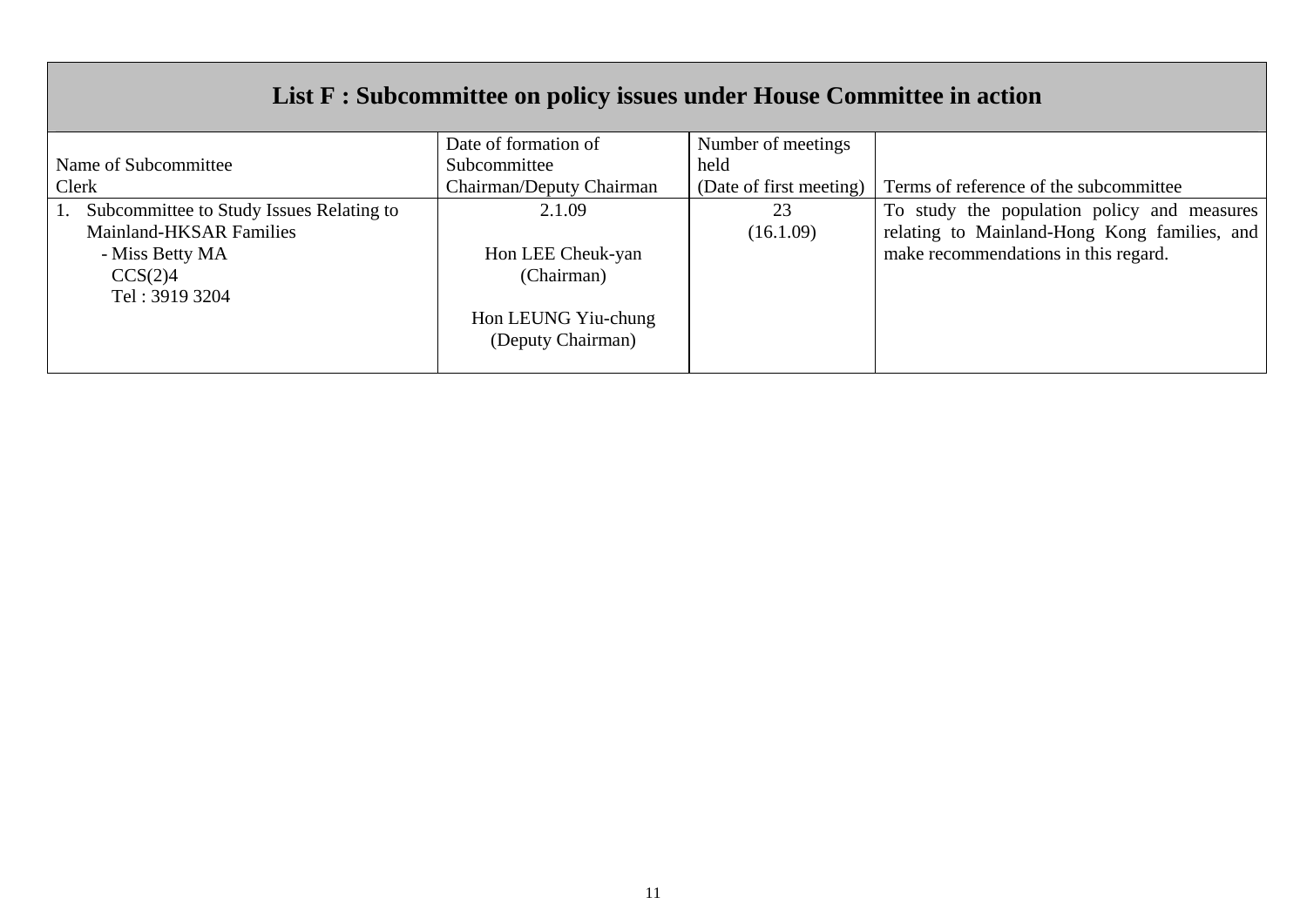## **List G : Other subcommittee under House Committee in action**

|                                            | Date of formation of     | Number of meetings      |                                                 |
|--------------------------------------------|--------------------------|-------------------------|-------------------------------------------------|
| Name of Subcommittee                       | Subcommittee<br>held     |                         |                                                 |
| Clerk                                      | Chairman/Deputy Chairman | (Date of first meeting) | Terms of reference of the subcommittee          |
| Subcommittee to Examine the Implementation | 7.11.08                  | 12                      | To examine the implementation in Hong Kong      |
| in Hong Kong of Resolutions of the United  |                          | (1.12.08)               | resolutions of the United Nations Security      |
| Nations Security Council in relation to    | Dr Hon Margaret NG       |                         | Council in relation to sanctions by Regulations |
| <b>Sanctions</b>                           |                          |                         | made under section 3 of the United Nations      |
| - Ms YUE Tin-po                            |                          |                         | Sanctions Ordinance (Cap. 537) and to follow up |
| CCS(1)3                                    |                          |                         | the recommendations made by the previous        |
| Tel: 3919 3103                             |                          |                         | Subcommittee.                                   |
|                                            |                          |                         |                                                 |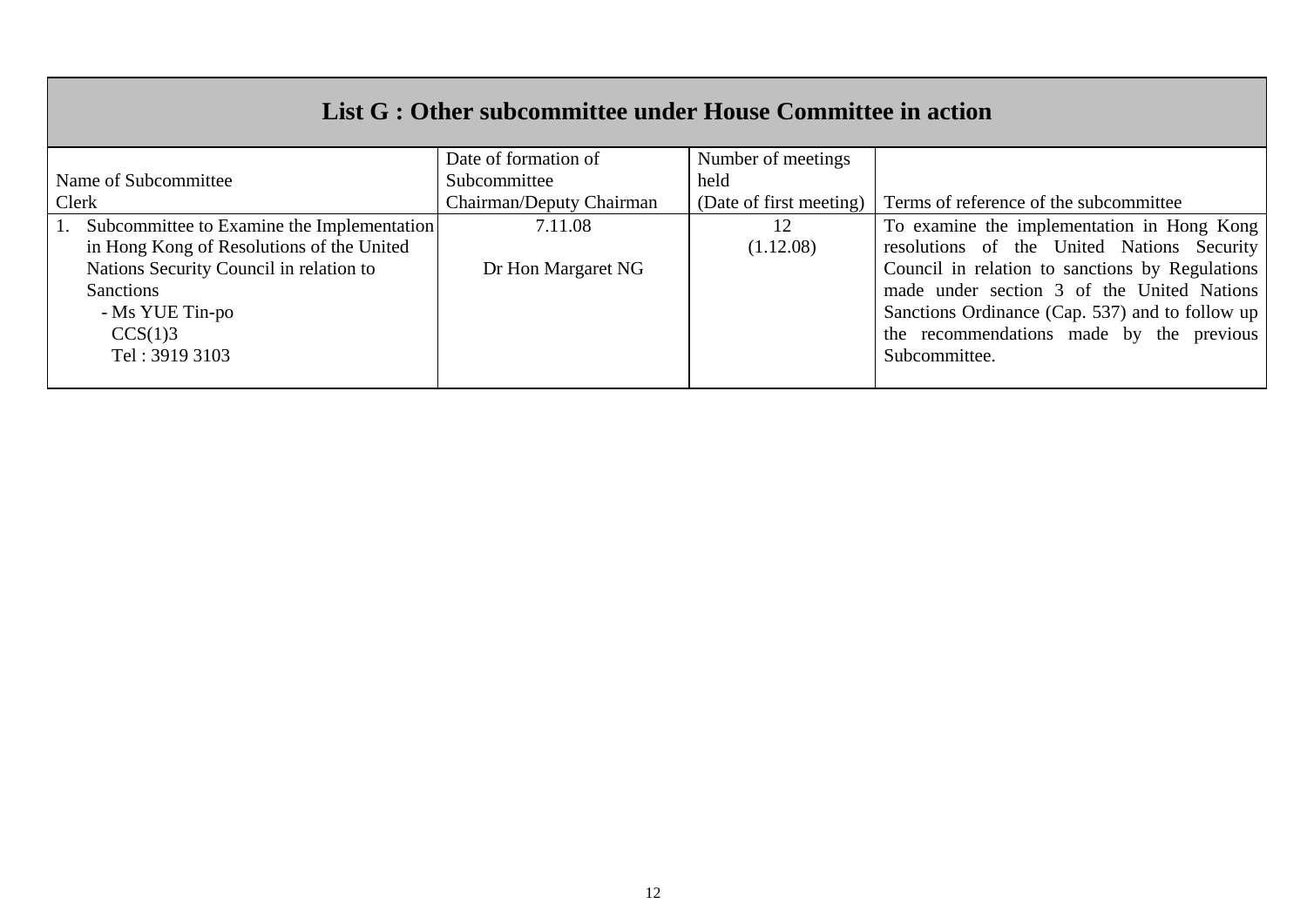# **List H : Subcommittees under Panels in action**

|                                                                                                                                                                          |                                                         | Date of formation of                                                                                            | Number of meetings      |                                                                                                                                                                                                                                                                                             |
|--------------------------------------------------------------------------------------------------------------------------------------------------------------------------|---------------------------------------------------------|-----------------------------------------------------------------------------------------------------------------|-------------------------|---------------------------------------------------------------------------------------------------------------------------------------------------------------------------------------------------------------------------------------------------------------------------------------------|
| Name of Subcommittee                                                                                                                                                     |                                                         | Subcommittee                                                                                                    | held                    |                                                                                                                                                                                                                                                                                             |
| Clerk                                                                                                                                                                    | Panel                                                   | Chairman/Deputy Chairman                                                                                        | (Date of first meeting) | Terms of reference of the subcommittee                                                                                                                                                                                                                                                      |
| <b>Subcommittee on Matters Relating</b><br>1.<br>to Railways<br>Ms Joanne MAK<br>CCS(1)2<br>Tel: 3919 3102                                                               | Panel on<br>Transport                                   | 24.10.08<br>Hon Miriam LAU Kin-yee,<br>GBS, JP                                                                  | 40<br>(21.11.08)        | To follow up various issues relating to the<br>planning and implementation of new railway<br>projects, and the operation of existing<br>railways.                                                                                                                                           |
| Subcommittee on Improving Air<br>2.<br>Quality<br>Miss Becky YU<br>CCS(1)1<br>Tel: 3919 3101                                                                             | Panel on<br>Environmental<br><b>Affairs</b>             | 24.11.08<br>Hon Audrey EU Yuet-mee,<br>$SC$ , $JP$                                                              | 19<br>(10.12.08)        | To monitor and study policies as well as<br>public concerns on improving air quality.                                                                                                                                                                                                       |
| 3.<br>Joint Subcommittee to Monitor<br>the Implementation of the West<br><b>Kowloon Cultural District</b><br>Project<br>- Mr Thomas WONG<br>PCS(SC)(2)<br>Tel: 3919 3207 | Panel on Home<br>Affairs and<br>Panel on<br>Development | 10.12.08<br>Hon IP Kwok-him, GBS, JP<br>(Chairman)<br>Hon LEE Wing-tat<br>(Deputy Chairman)                     | 18<br>(19.12.08)        | To<br>monitor<br>relating<br>issues<br>to<br>the<br>implementation of the West Kowloon<br>Cultural District project, including the work<br>of the West Kowloon Cultural District<br>Authority, the project's interface with arts<br>and cultural development, and other related<br>matters. |
| Subcommittee on Building Safety<br>4.<br>and Related Issues<br>- Ms Connie SZETO<br>CCS(1)4<br>Tel: 3919 3104                                                            | Panel on<br>Development                                 | 23.2.10<br>Prof Hon Patrick LAU<br>Sau-shing, SBS, JP<br>(Chairman)<br>Hon KAM Nai-wai, MH<br>(Deputy Chairman) | 9<br>(25.3.10)          | To study building safety enhancement and<br>related issues.                                                                                                                                                                                                                                 |